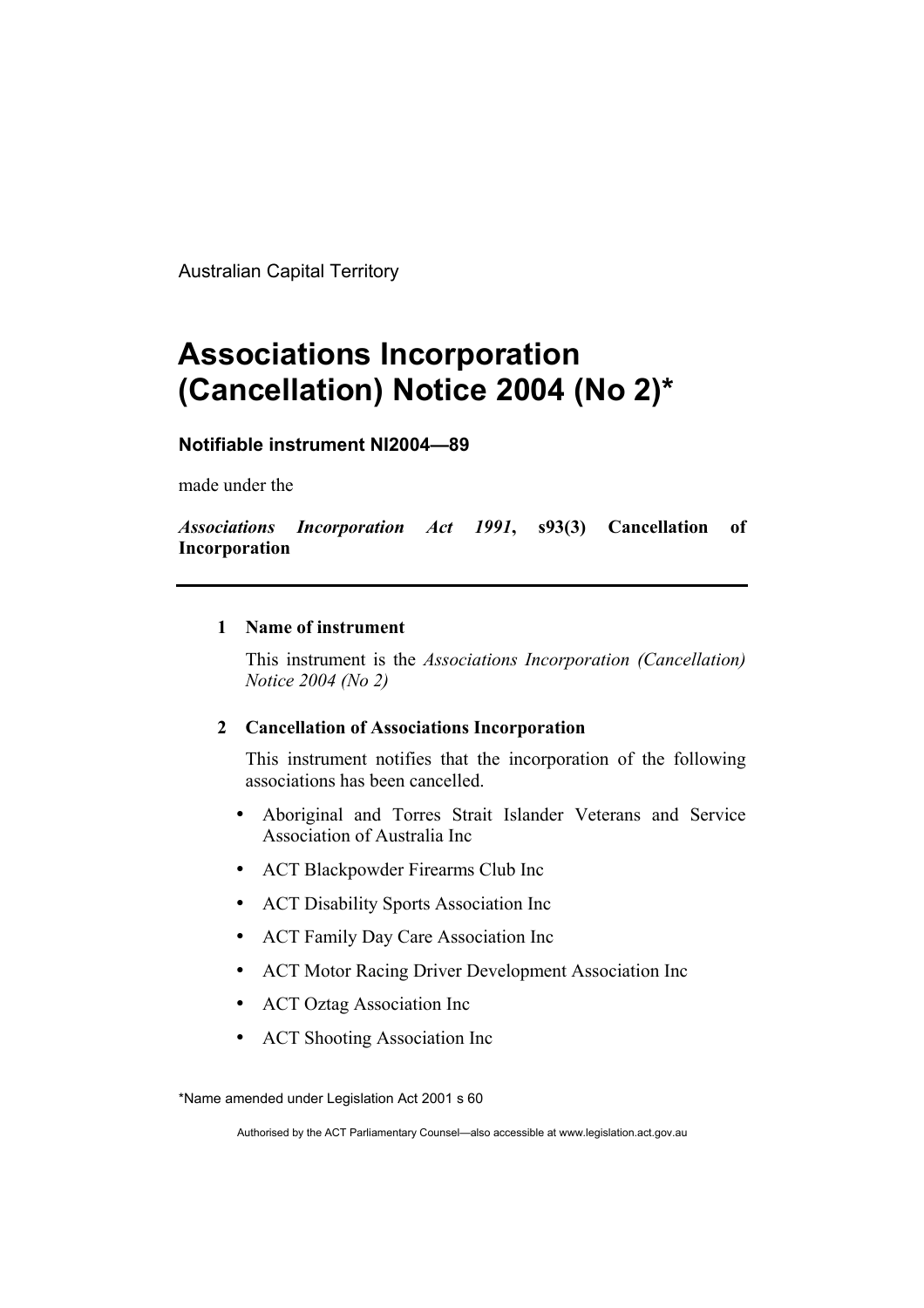- AGS Social Club Inc
- Asbestos Diseases Support Group for Asia Pacific
- Association of Rehabilitation Providers in the Private Sector (ACT) ARPS (ACT) Inc
- Association for International Co-Operations, Australia Inc
- Australasian Window Council Inc
- Australia-Indonesia Business Education Network (AIBEN) Inc
- Australian Amateur Pool Players Association Inc
- Australian Capital Territory All-general Motors Day Inc
- Australian Gridiron Players Association Inc
- Australian Miniature Galloway Society Inc
- Australian Mountain Bike Australia (AMBA) Inc
- Australian Student Media Inc
- Beryl Henderson Foundation Inc
- Bosnian Hercegovian Community Association Inc
- Bruce Precinct Association Inc
- Canberra Community Broadcasting Collective Inc
- Canberra International Hotel Unit Holders Association Inc
- Canberra Recognition Committee Inc
- Canberra Recreation Association Inc
- Capital City Suns Macedonia Soccer Club Inc
- Chrysler Car Club of Canberra Inc
- Computing Assistance Support & Education Inc
- Consent Australia (ACT) Inc
- Coongoolla Inc
- Dance Academy Parents Association Inc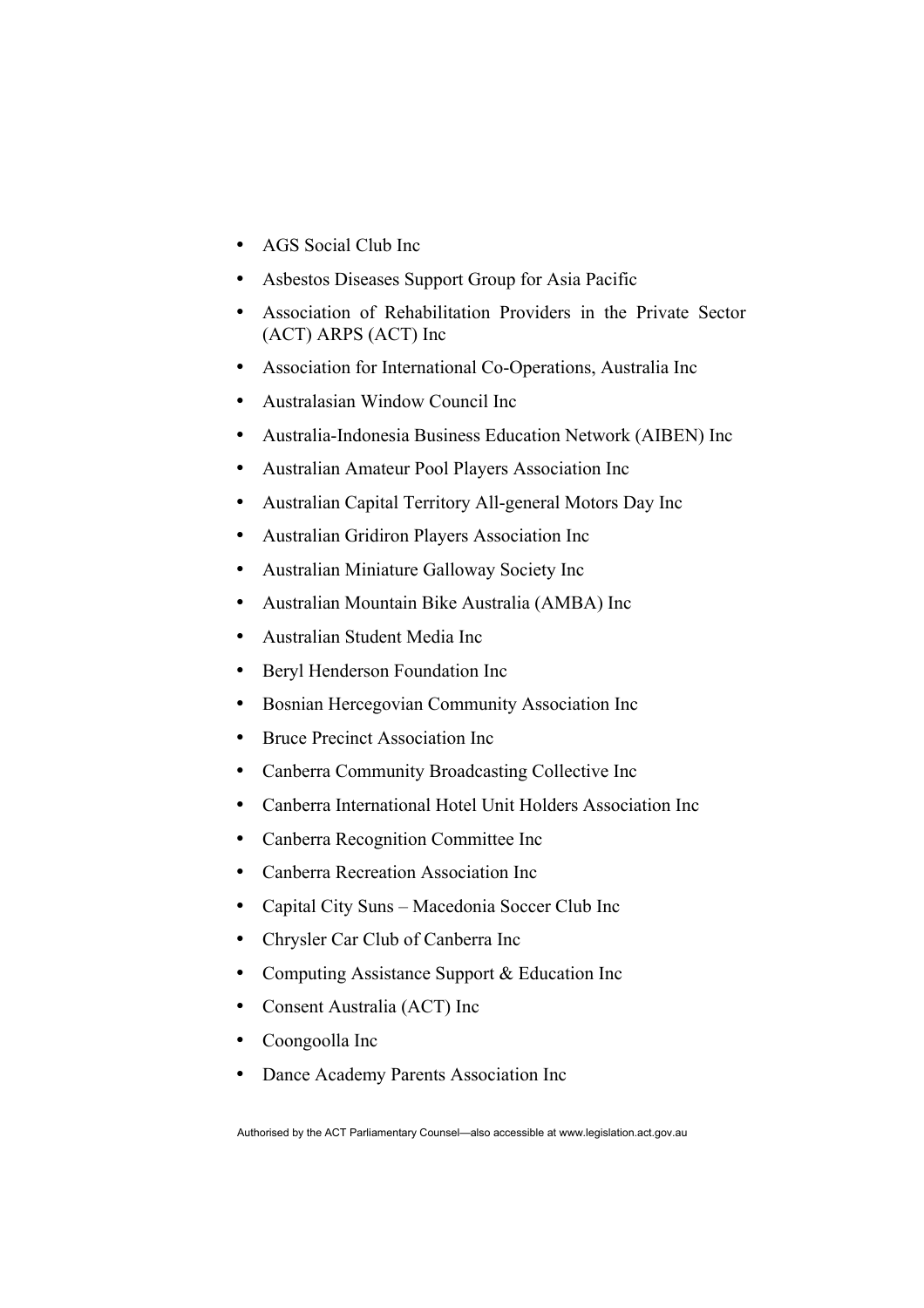- Darkroom Canberra Inc
- Gold Creek Golf Club Inc
- Griffith Traders Inc
- Heartkids ACT Inc
- Immooretal Inc
- Impreza WRZ Club (ACT) Inc
- Italyca Inc
- Keep the Gypsy Bar Inc
- Kellygang and Friends Inc
- Korean Martial Arts (ACT) Taekwondo Hapkido Inc
- Manuka Business Association Inc
- Mount Jerrabomberra Preservation Society Inc
- Mountain Bike Australia (MTBA) Inc
- Narrabundah Long Stay Community Housing Association Inc
- National Capital Canine Club Inc
- National Indigenous Sports Organisations Council Inc
- New Alliance and Information Lobby (NAIL) Inc
- Ngamugaay Yularaay Inc
- Old Red Hill Preservation Group Inc
- Patriots Australia, Canberra Inc
- Power Rugby League Football Club Inc
- Public Relation Institute of Australia (Australian Capital Territory) Inc
- Purple Economy Watch (PEW) Inc
- Riverbank Community Projects Inc
- Safety Institute of Australia, Australian Capital Territory Division Inc